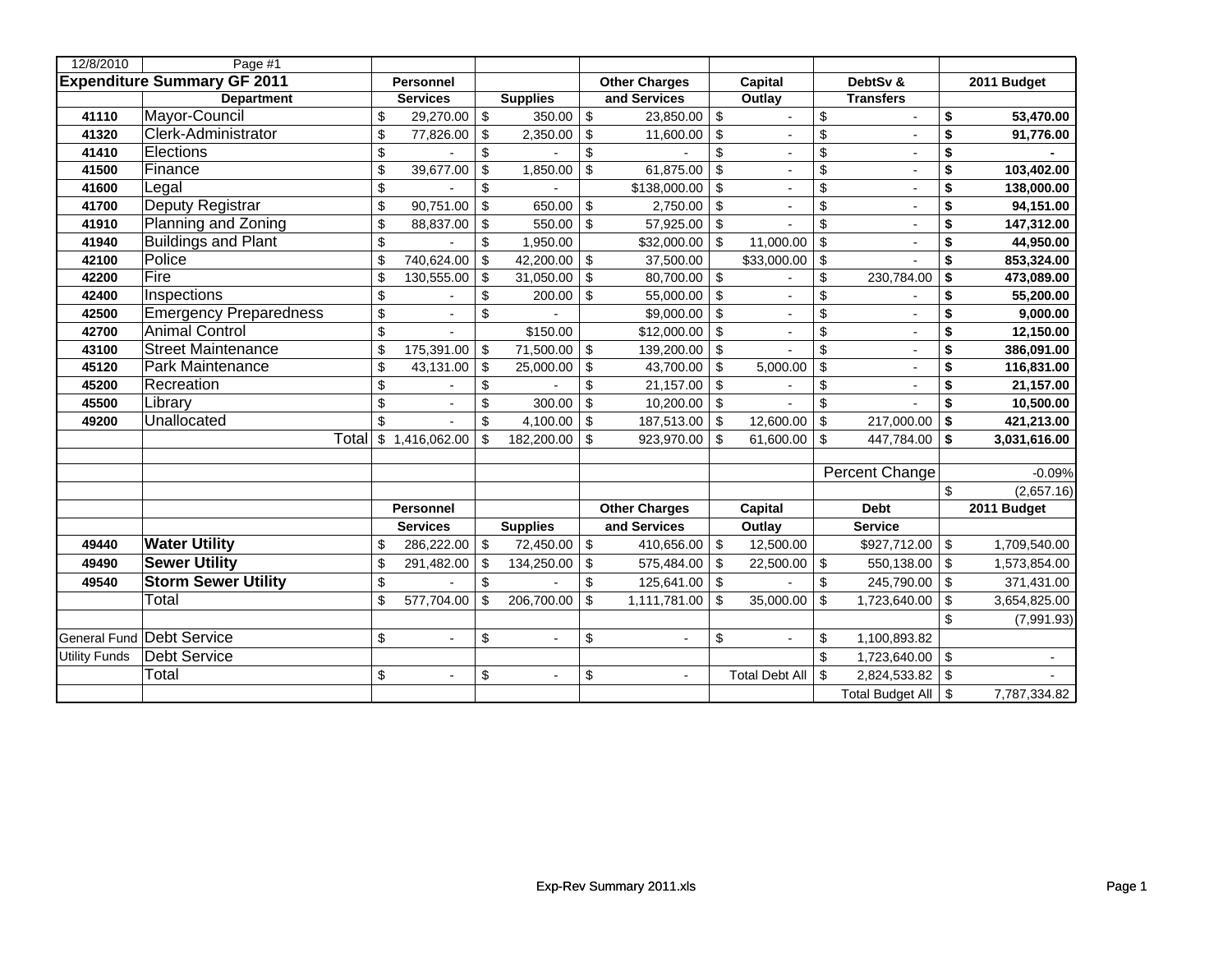| <b>Revenue Summary GF 2011</b> |                                       | 2006 Budget          | 2007 Budget      |    | 2008 Budget     |      | 2009 Budget     |    | 2010 Budget  |     | 2011 Budget            |  |
|--------------------------------|---------------------------------------|----------------------|------------------|----|-----------------|------|-----------------|----|--------------|-----|------------------------|--|
| Page #2                        | <b>Taxes</b>                          | \$1,259,506.00       | \$1,415,447.00   | \$ | 1,881,582.00    |      | \$1,635,970.00  | \$ | 1,875,374.00 | \$  | 1,948,377.00           |  |
|                                |                                       |                      |                  |    |                 |      |                 |    |              |     |                        |  |
|                                | <b>Licenses and Permits</b>           |                      |                  |    |                 |      |                 |    |              |     |                        |  |
|                                | Licenses                              | 14,850.00 \$<br>\$   | 15,950.00        | \$ | 20,450.00       | -\$  | 22,950.00       | \$ | 21,550.00    | -\$ | 20,050.00              |  |
|                                | Permits                               | 375,800.00           | 382,515.00<br>\$ | \$ | 233,500.00      | -\$  | 106,400.00      | \$ | 14,450.00    | \$  | 14,250.00              |  |
|                                | <b>Total Licenses and Permits</b>     | 390,650.00           | 398,465.00<br>\$ | \$ | 253,950.00      | -\$  | 129,350.00      | \$ | 36,000.00    | -\$ | 34,300.00              |  |
|                                |                                       |                      |                  |    |                 |      |                 |    |              |     |                        |  |
|                                | <b>Intergovernmental Revenue</b>      |                      |                  |    |                 |      |                 |    |              |     |                        |  |
|                                | Federal                               | $51,500.00$ \$<br>\$ | 5,000.00         | \$ | $34,000.00$ \$  |      | 41,500.00 \\$   |    | 41,500.00    | \$  | 41,500.00              |  |
|                                | <b>State</b>                          | \$<br>284,499.00     | 279,469.00<br>\$ | \$ | 216,762.00      | -\$  | $239,171.00$ \$ |    |              | \$  |                        |  |
|                                | County                                |                      |                  |    |                 |      |                 |    |              |     |                        |  |
|                                | Other                                 | 92,661.00<br>\$      | 303,696.00<br>\$ | \$ | 321,696.00      |      | 357,696.00      | \$ | 326,696.00   | -\$ | 323,196.00             |  |
|                                | <b>Total Intergovernmental</b>        | 428,660.00           | 588,165.00<br>\$ | \$ | 572,458.00      | -\$  | 638,367.00      | \$ | 368,196.00   | -\$ | 364,696.00             |  |
|                                | Revenue                               |                      |                  |    |                 |      |                 |    |              |     |                        |  |
|                                |                                       |                      |                  |    |                 |      |                 |    |              |     |                        |  |
|                                | <b>Charges for Services</b>           | 315,879.00<br>\$     | 316,879.00<br>\$ | \$ | 355,179.00      | -\$  | 335,279.00      | \$ | 336,991.50   | \$  | 335,314.25             |  |
|                                |                                       |                      |                  |    |                 |      |                 |    |              |     |                        |  |
|                                | <b>Fines and Forfeits</b>             | 105,000.00<br>\$     | \$<br>105,000.00 | \$ | $105,000.00$ \$ |      | 65,000.00       | \$ | 65,000.00    | \$  | 60,000.00              |  |
|                                |                                       |                      |                  |    |                 |      |                 |    |              |     |                        |  |
|                                | <b>Miscellaneous Revenue</b>          | 64,500.00<br>\$      | 89,500.00<br>\$  | \$ | 164,600.00      | -\$  | $119,400.00$ \$ |    | 99,992.50    | \$  | 132,900.00             |  |
|                                |                                       |                      |                  |    |                 |      |                 |    |              |     |                        |  |
|                                | <b>Other Financing Sources</b>        | 73,000.00<br>\$      | 248,000.00<br>\$ | \$ | 382,600.00      | - \$ | 180,074.00      | \$ | 253,596.00   | \$  | 157,225.01             |  |
|                                |                                       |                      |                  |    |                 |      |                 |    |              |     |                        |  |
|                                | <b>Total Revenue and</b>              | \$2,637,195.00       | \$3,161,456.00   | \$ | 3,715,369.00    |      | \$3,103,440.00  | \$ | 3,035,150.00 | \$  | 3,032,812.26           |  |
|                                | <b>Financing Sources</b>              |                      |                  |    |                 |      |                 |    |              | \$  | (2, 337.74)            |  |
|                                |                                       |                      |                  |    |                 |      |                 |    |              |     |                        |  |
|                                | <b>Percent Increase From Previous</b> | #REF!                | 19.88%           |    | 17.52%          |      | $-16.47%$       |    | $-2.20%$     |     | $-0.08%$               |  |
|                                | Year                                  |                      |                  |    |                 |      |                 |    |              |     |                        |  |
|                                |                                       |                      |                  |    |                 |      |                 |    |              |     | Revenues - Expenditure |  |
|                                |                                       |                      |                  |    |                 |      |                 |    |              | \$  | 1,196.26               |  |
|                                |                                       |                      |                  |    |                 |      |                 |    |              |     |                        |  |
|                                | Date of last Change:                  | 12/8/2010            |                  |    |                 |      |                 |    |              |     |                        |  |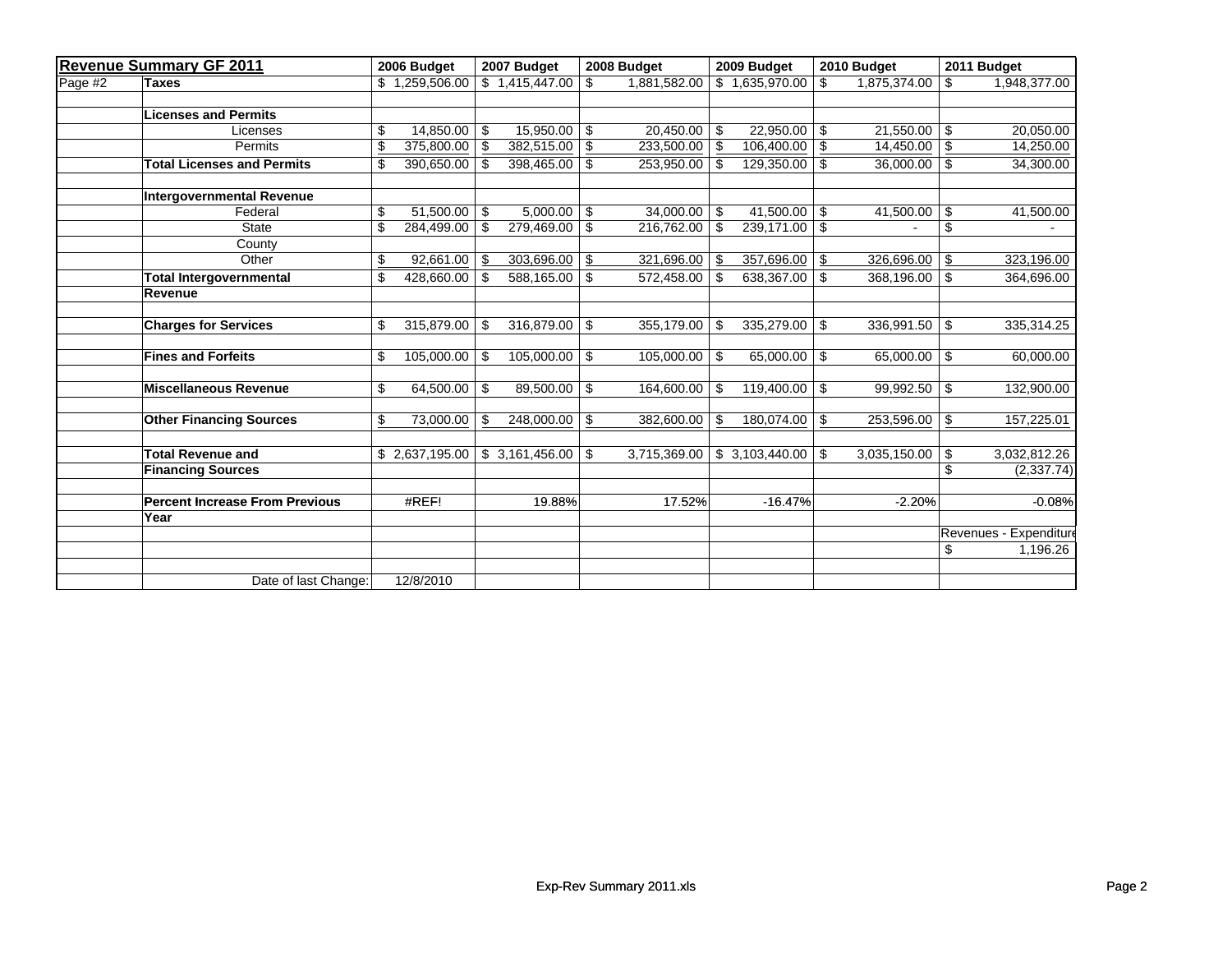## **General Fund 2011 Expenditure Budget**

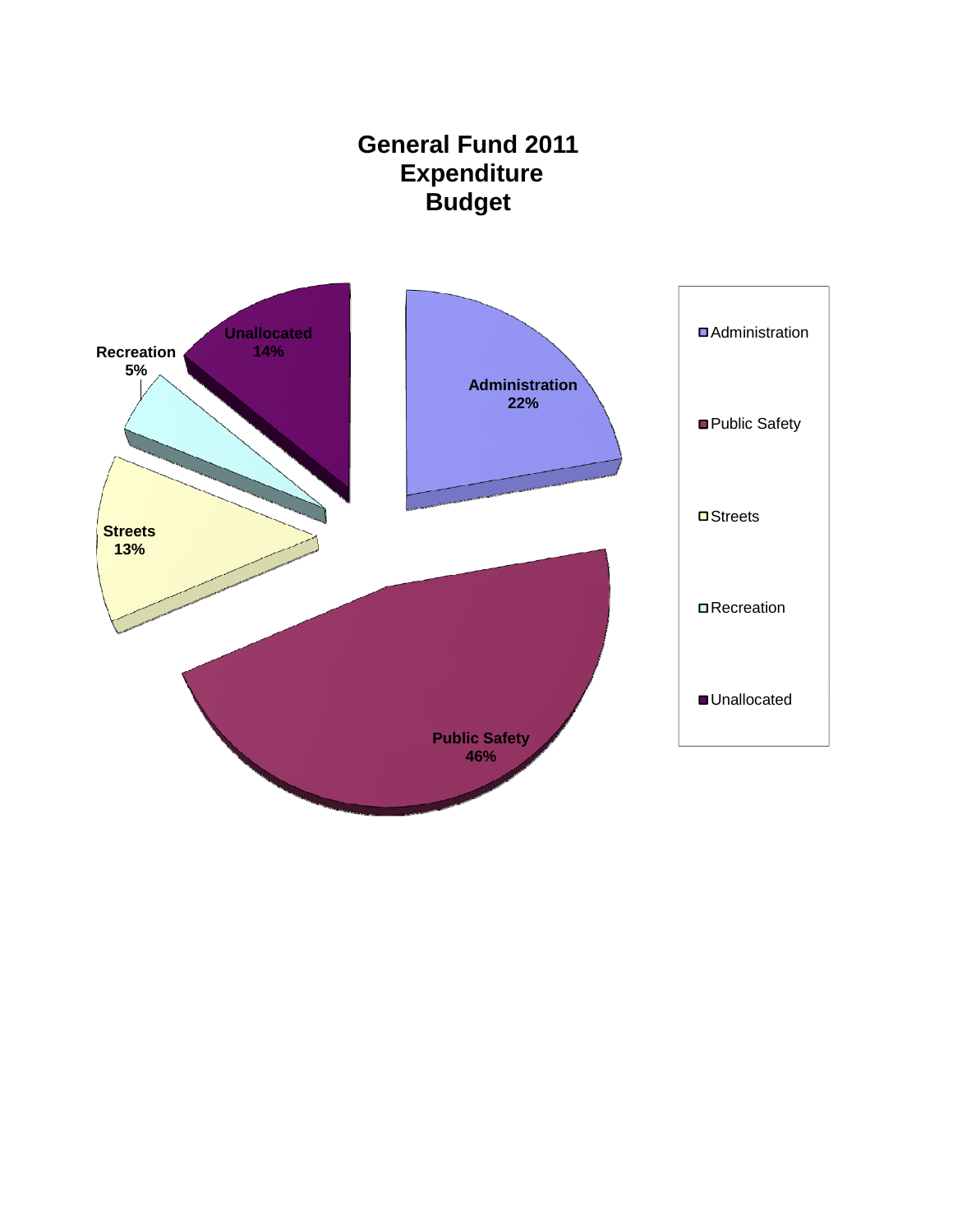## **2011 General Fund Revenue Budget**